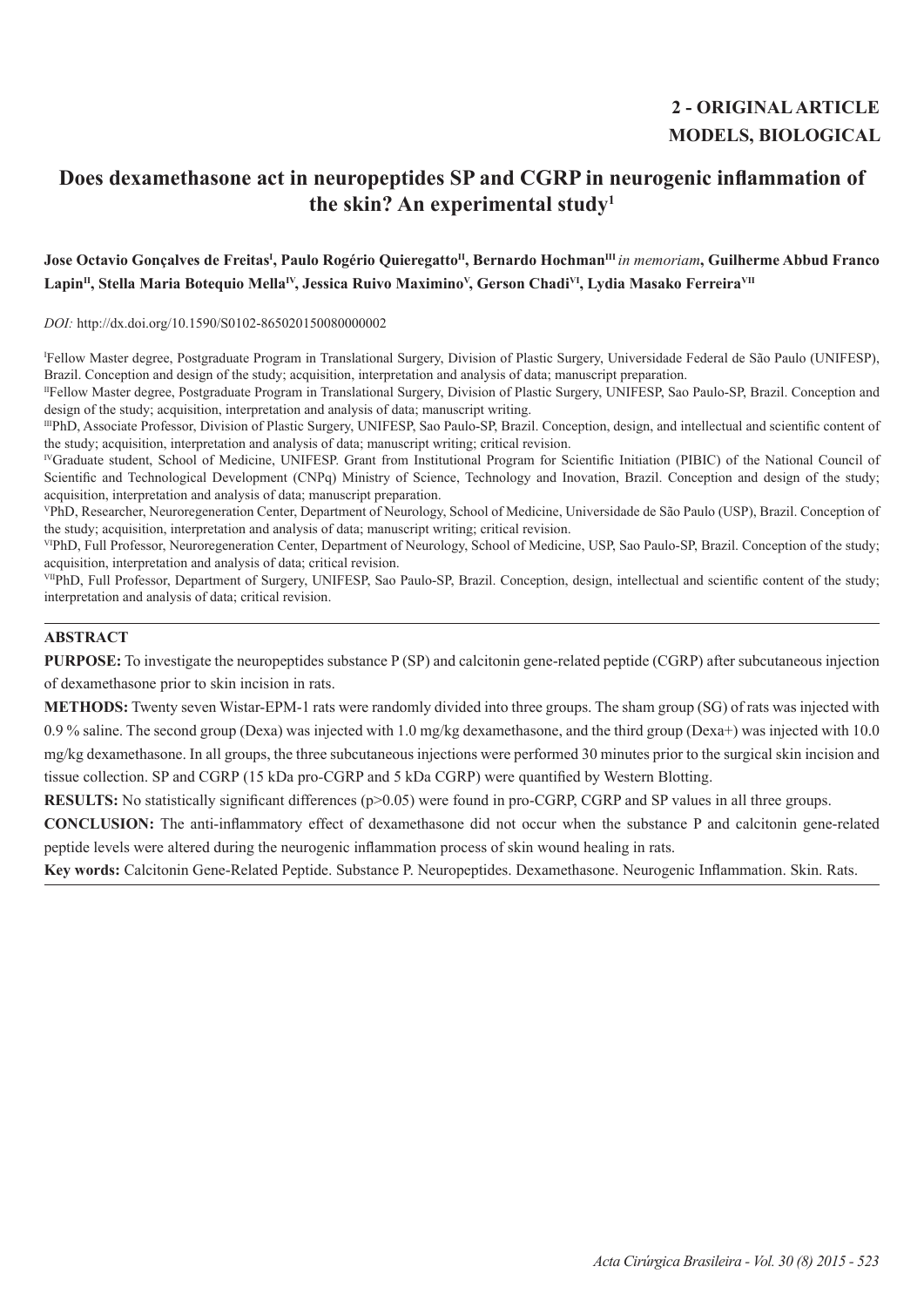#### **Introduction**

The sensory and autonomic nerve fibers of the skin have trophic and immuno modulatory properties that contribute to homeostasis and the wound healing process. Neurogenic inflammation is a tissue reaction associated with acute conditions in wound repair. It comprises a series of vascular and nonvascular inflammatory responses, triggered by the sympathetic activation of nociceptive nerve fibers A-Delta and  $C<sup>1-4</sup>$  and the subsequent release of inflammatory neuropeptides, including substance P (SP) and calcitonin gene-related peptide (CGRP), among others<sup>5</sup>. In the skin, the neurogenic inflammation increases the blood flow, allowing the formation of edema and the exudation of plasma proteins. Primary lesions are described as erythematous papules or plaques with a pale center (wheal) and surrounding erythema (flare).

Substance P is one of the most potent vasodilators that releases nitric oxide from the endothelial cells. It activates the mast cells<sup>6</sup>, increases the production of histamine, leukotrienes and tumor necrosis factor-alpha (TNF-alpha); it also activates the endothelial cells<sup>7,8</sup> so that they increase the expression of intercellular adhesion molecule-1 (ICAM-1), vascular cell adhesion molecule-1 (VCAM-1) and interleukin (IL); and it upregulates the production of IL-1 and IL-8 in keratinocytes. SP is chemotactic in T cells, it increases the proliferation and function of T and B cells, induces the expression of IL-1 and IL-6, increasing the production of immunoglobulins and the activity of natural killer-cells (NK)9 *.*

In contrast, the action of CGRP is slower, steadily progressive and of longer duration, inducing an intensive vasodilatation<sup>10,11</sup>. As an a proinflammatory, CGRP is capable of activating mast cells, macrophages, fibroblasts, melanocytes, keratinocytes, dendritic cells and lymphocytes B and T, promoting the development of edema induced by IL-1 and IL-8, and is chemotactic to neutrophiles.

Neurogenic inflammation derives from and depends on the function and integrity of the sensory sympathetic nervous system. The amount and the secretory neuropeptidergic adjustment affect the intensity and the quality of the neurogenic inflammation phase of wound healing<sup>12</sup>. Therefore, the homeostatic status of skin may determine some possible changes of the healing process, when it is subjected to an incision or wound<sup>13</sup>.

 In general, any tissue damage or painful stimulus can trigger neurogenic inflammation. There are several events that are capable of activating the neurosecretory activity of the skin nociceptors by means of physical, chemical or psychophysiological agents.

With regard to chemical stimuli, corticosteroids produce anti-inflammatory effects<sup>14,15</sup>, acting essentially on  $(1)$ the stabilization of the lysosomal membrane, (2) the inhibition of formation of kinins, which cause vasodilatation, increased capillary permeability and pain, and (3) the stabilization of the proliferation of fibroblasts and collagen production $16,17$ . For tissue inflammation, dexamethasone inhibits erythema and edema, however, its mechanism of action is still uncleared. Yet, this effect is not extended to the inhibition of erythema and edema triggered by histamines, although SP also releases this compound<sup>18</sup>. Considering that dexamethasone is a potent anti-inflammatory agent with a well-known inhibitory action, the objective of the present study was to investigate whether a subdermal injection of dexamethasone prior to a skin incision would have effects on the secretion of neuropeptides SP and CGRP in the skin of rats.

#### **Methods**

The present study was approved by the Animal Care and Use Committee of the Universidade Federal de São Paulo (UNIFESP), approval number 1926/10. The use of laboratory animals followed the principles of the Brazilian College on Animal Experimentation (COBEA), the Federal Law number 11.794 (08/10/2008) and the decree 6.689 (15/07/2009). The study is classified as United States Department of Agriculture (USDA) Category C for laboratory animal usage.

The procedures were performed at the Experimental Surgery Laboratory of the Surgery Department of the institution.

The sample consisted of 27 adult male Wistar EPM-1 rats (*Rattus norvegicus: albinus, Rodentia, Mammalia*), 260-300g body weight, eight weeks of age. The animals were housed in individual propylene cages 15 days before the procedure, received food and *ad libitum* water. The temperature was maintained at 22ºC with a light dark cycle of 12/12h.

The animals were randomly divided into three groups with nine rats each (software Bioestat® 3.0). Sham Group (Sham) of rats was injected with 0.9 % saline. Dexa group was injected with 1.0 mg/kg dexamethasone and Dexa+ group received 10.0 mg/kg of dexamethasone. In all groups, the three subcutaneous injections were performed 30 minutes prior to the surgical skin incision and tissue collection to quantify the neuropeptides.

For the experimental procedures, the animals were anesthetized by intramuscular injection in the right hind leg using tiletamine hydrochloride in association with zolazepam hydrochloride, 10 mg/kg (Zoletil™ 50 mg), after pre-anaesthetic medication with intramuscular acepromazine 0.025 mg/kg (Acepran® 0.2%).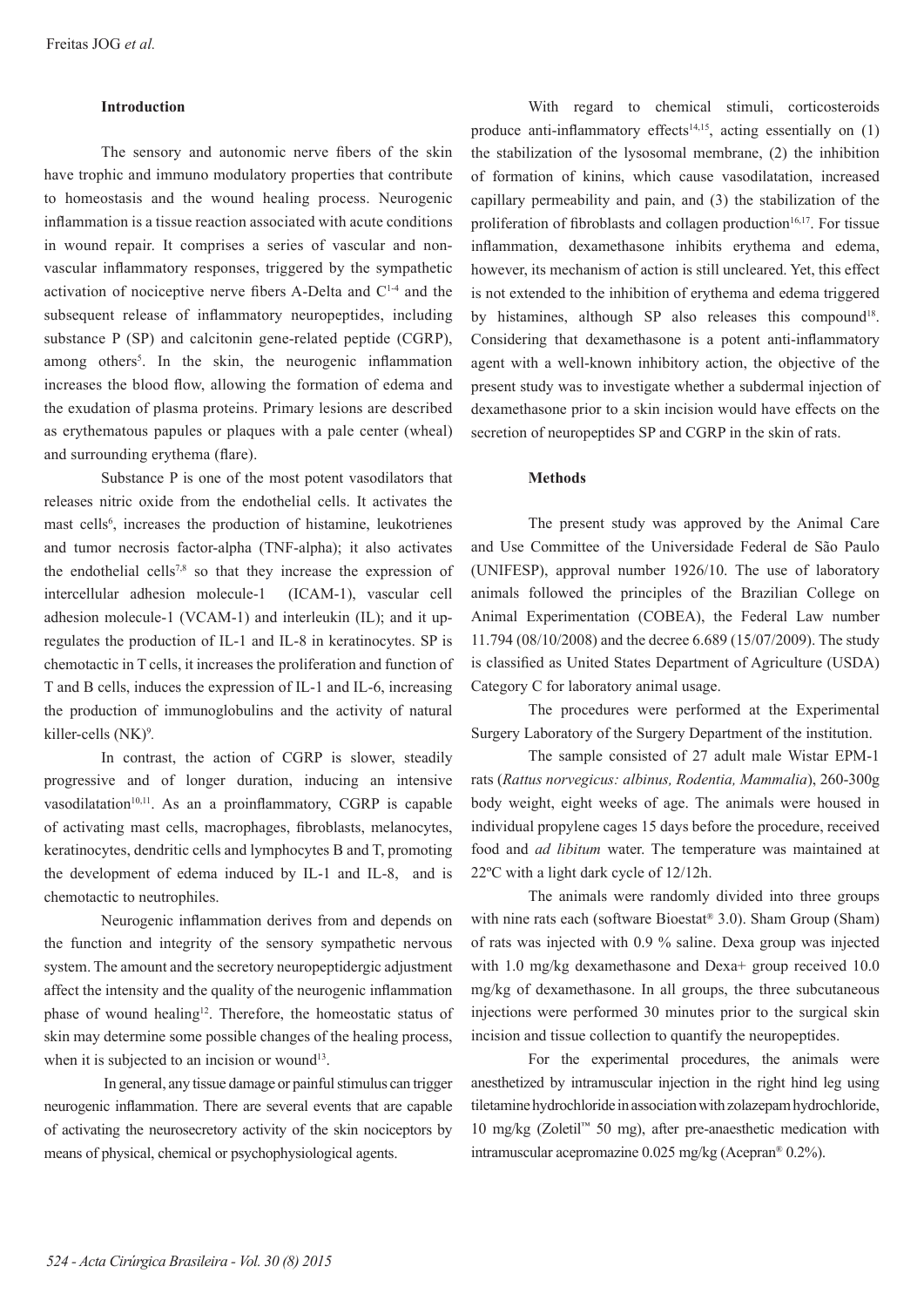Subsequently, each animal was placed in the ventral decubitus position, immobilized on a surgery board for digital hair removal of an area measuring 12cm long x 6 cm large in the cranial-caudal direction. The adopted cranial limit was at the superior margin of scapula. A straight line was demarcated with 2 cm in the cranial-caudal direction, on the dorsal midline, starting from the transverse line between the scapular inferior lines.

All samples from the three groups were submitted to subcutaneous injection with 1.0 ml solution. In Sham, the rats were treated with 0.9% saline solution; Dexa group was treated with solution containing 1 mg/kg dexamethasone disodium phosphate, and Dexa + group received 10mg/kg of dexamethasone sodium phosphate. The injection of each solution was performed subdermally under the demarcation line, 30 minutes before the incision, using a 1.0 ml syringe with 25 x 0.8 mm needle. The solution was injected by a puncture in the caudal point of the straight line segment, using the bezel of a hypodermic needle introduced subdermally into the cranial extremity. The solution of 0.1 ml was injected every 2mm in a cranial-caudal retroinjection movement. After 30 minutes, the skin was incised using a surgical blade (number 15). The skin of interest was extended until the superficial fascia. All animals were operated by the same researcher blinded to all groups.

Following incision, all animals were submitted to a painless assisted death with an intracardiac injection of 1.0 mL potassium chloride at 19.1%, followed by a cervical-cranial dislocation. An electrical dermatome (Padgett®) was used to remove a skin sample from the dorsal mid sagittal line of 2cm2 containing the incision. Thickness was adjusted to 0.5mm.

These skin fragments provided the samples for the quantification of SP, pro-CGRP (15 KDa) and CGRP (5-KDa active form) marked with an 8 mm in diameter punch, at the central midpoint of the incision. The samples were stored in Eppendorf tubes at temperatures ranging from  $-2.0$  to  $-6.0^{\circ}$ C and sent to the laboratory for processing and Western Blotting analysis.

#### *Western blotting*

Fragments collected from each animal were homogenized in buffered solution for total protein extraction. The amount of protein was determined according to the Bradford method<sup>19</sup>. The buffered solution was prepared with Trizma® (25mmol/L), glicina  $(0,2 \text{mol/L})$  e SDS  $(0.1\%)$ , the proteins were separated by applying 100 volts for one hour and 30 minutes. The samples (60 µg protein/well) were applied to 12% polyacrylamide gel wells for separation (sodium dodecyl sulfate-polyacrylamide gel electrophoresis, SDS-PAGE).

The proteins were then transferred to polyvinylidene fluoride (PVDF) membrane (Bio-Rad®) for 1 hour at 100 V and blocked in solution composed by 10% milk in tris-buffered saline with Tween-20 (TBS-T) at 0.05% for 15 minutes at room temperature. After blocking, the membranes were incubated with primary antibodies: anti-substance P produced in goats (1/100, Santa Cruz®) and anti-CGRP polyclonal antibody produced in rabbits (1/300, Sigma) both diluted in milk (3%) in TBS-T for 24 hours at 4ºC under constant stirring. After incubation, the membranes were washed twice for 10 minutes in TBS-T and incubated with the secondary antibodies, anti-goat and antirabbit (1/2.000, GE and 1/10.000, GE, respectively) conjugated to a peroxidase [horseradish peroxidase (HRP)-conjugated], diluted in milk (3%) in TBS-T and incubated for 1 hour at room temperature. Subsequently, the membranes were washed twice in TBS-T and once in TBS for 10 minutes each and incubated with chemiluminescent reagent (Western Lightning Chemiluminescence Reagent Plus, ECL kit, Perkinelmer®, EUA) for 1 minute. The membranes were exposed to a chemiluminescent-sensitive film (Hyperfilm ECL, Amersham Biosciences®) and revealed according to the manufacturer's instructions. The membranes were then incubated with primary antibody against beta-actin diluted at 1:30.000 (Sigma) in TBS-T with 1% bovine serum albumin (BSA) for one hour at room temperature, then washed twice for 10 minutes with TBS-T and incubated for 45 minutes at room temperature with the secondary antibody (anti-rabbit, HRP-conjugated, Amersham) diluted at 1:10.000 in TBS-T with 1% BSA. After these incubations, the membranes were washed as previously described, followed by reaction and film developing.

The films were digitized (HP Scanjet G4000 series) and the protein levels of SP, Pro-CGRP and CGRP were quantified by optical densitometry using ImageJ software, version 1.43u (National Institutes of Health). The band densities were normalized with β-tubulin III.

#### *Statistical analysis*

In the Western Blotting analysis of the experiments, the one-way analysis of variance (ANOVA) was applied, using Tukey's multiple comparison post test to identify statistical significances between groups. All analyses were performed using Prism 5.0 (Graph Pad). Data were presented as mean ± SEM and significance level was set at p<0.05.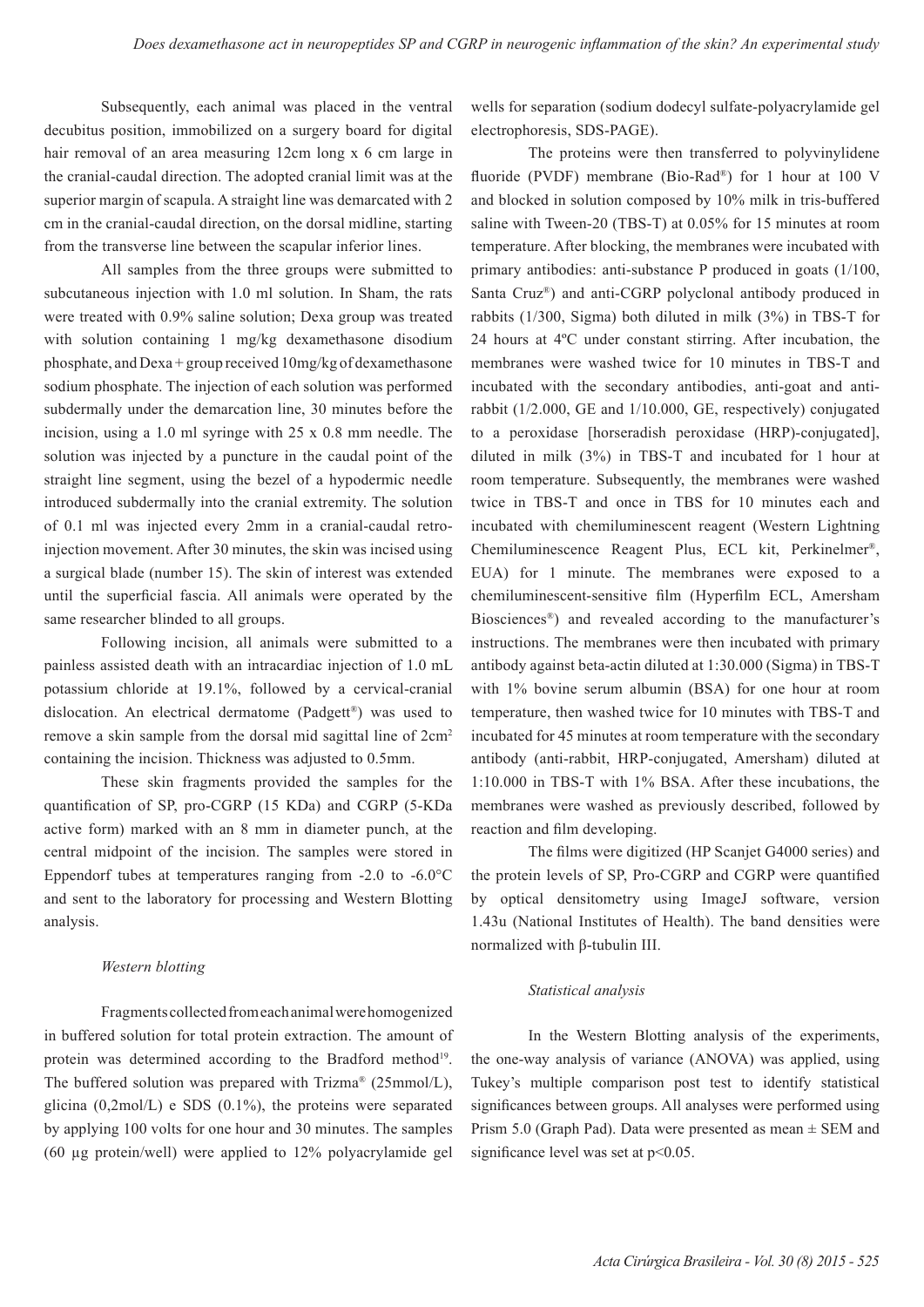### **Results**

The results showed that there neuropeptides release in three groups, but there were no statistically significant differences  $(p>0.05)$  in the values found for SP (p=0.32), pro-CGRP (p=0.56) and CGRP (p=0.53) among the groups (Figure 1).



**FIGURE 1** - Western blotting analysis. The relative optical density of (**A**) Substance P (SP), (**B**) pro-CGRP and (**C**) CGRP by means of Western Blotting analysis in the incised rat skin of control (Sham), Dexa (1 mg/ kg) and Dexa+ (10 mg/kg) groups (n=9). β-Tubulin III (β-tub) was used as sample loading control. The representative bands of the SP (14 kDa) of animals as well as β-tub (55 kDa) are illustrated.

#### **Discussion**

The healing of a skin wound is a complex process involving inflammation, reepithelization, angiogenesis, the formation of granulation tissue and interstitial matrix deposition, which are performed by different types of cells, such as keratinocytes, fibroblasts, inflammatory and endothelial cells<sup>20</sup>. Initially, however, mechanical stress on the margins of the wound stimulates mechanosensitive nociceptors on sensory fibers in the skin. Stimulated fibers release neuropeptides, including SP and CGRP21. The principal trigger of neurogenic inflammation is the activation of immunoinflammatory and pro-inflammatory substances resulting in an increase in the blood flow and consequent edema caused by the exudation of plasma from the post-capillary venula<sup>22</sup>.

Both SP and CGRP are present in cutaneous nerve fibers of type C and A-δ, which are the main fibers responsible for the healing process. These neuropeptides are also present in sweat and sebaceous glands, in mechanoreceptors and in perivascular innervations<sup>9,23</sup>. Some neuropeptides co-exist in the same nerve fibers and are co-released upon nerve stimulation<sup>24</sup>.

Neuropeptides released from cutaneous nerves act on target cells which express specific receptors that are coupled to an intracellular signal transduction pathway or ion channels $^{13}$ , which, when released, may result in erythema, edema, hyperthermia, and pruritus that activate local immune system cells that release prostaglandins, histamine, cytokines, proteases and immunoglobulins.

This mechanism has cast doubts that has guided our study; although the neuropeptides are released via neurogenic inflammation, the question was whether the local injection of corticoids (anti-inflammatory drugs), such as dexamethasone, could inhibit the response of neurogenic inflammation or affect the release of SP and CGRP induced by skin nociceptive stimuli in rats.

Corticosteroids act on inflammation<sup>25</sup> to reduce the circulation of inflammatory cells, mainly during the initial stage<sup>26</sup>, in surgical wounds. However, corticosteroids inhibit not only the initial stage of erythema, hyperthermia, pain and edema, but also the later stages of wound healing and wound repair and proliferative responses observed in chronic inflammation. In this context, subcutaneous dexametasona treatment for eight consecutive days strongly interfered with both the synthesis and degradation of type I collagen and, more drastically, type III collagen, the molecule that is known to play a major role in the initiation of wound healing<sup>14</sup>.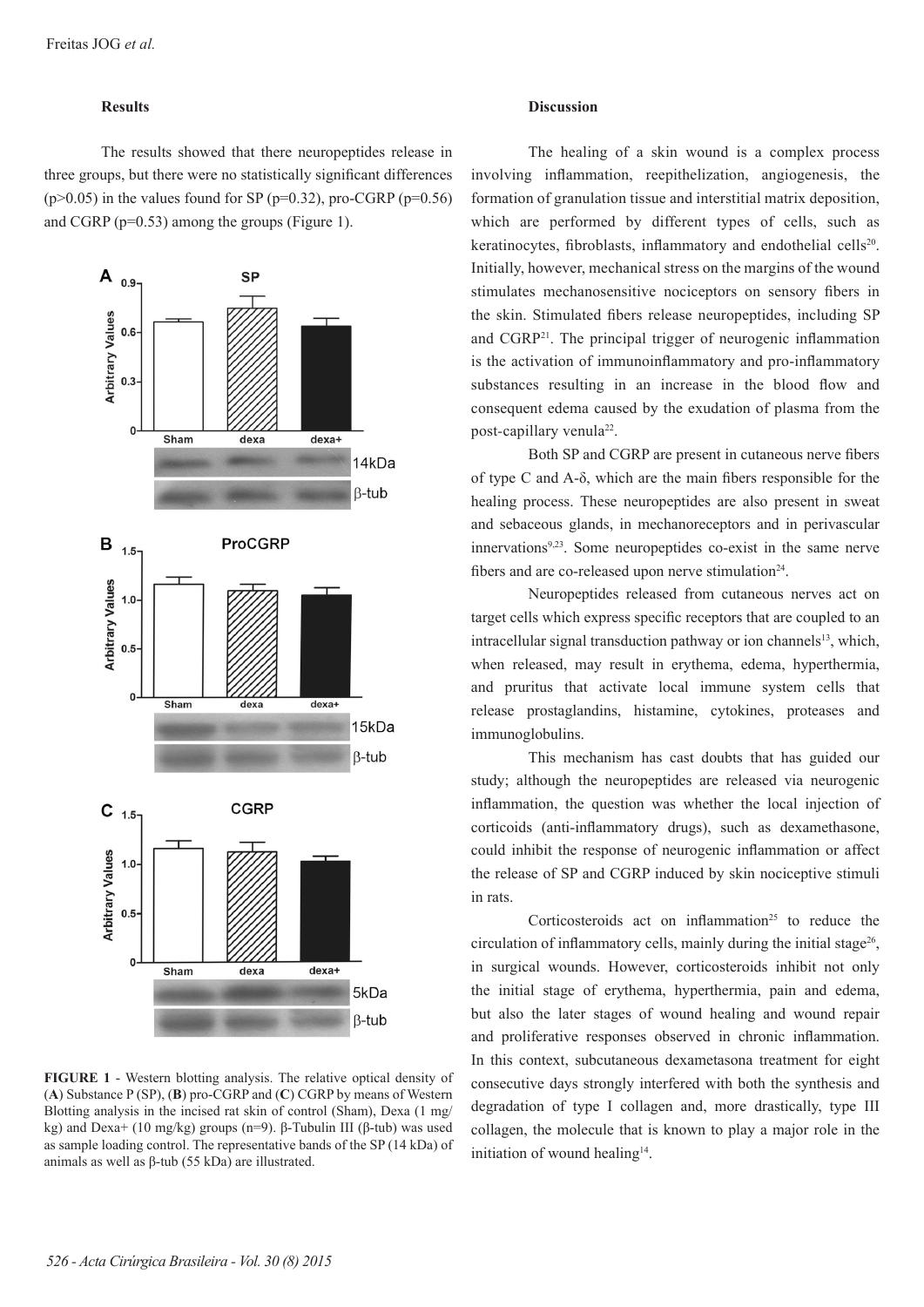There are some substances that can influence or modulate the neurogenic inflammation phase. Peptidases are among these substances, which are SP and CGRP degrading enzymes such as neutral endopeptidase (NEP) and tryptase; and substances that act by depletion or inhibition of secretion of free nerve endings, such as capsaicin, topic morphine and local anesthetics $27$ . However, this modulation is not yet completely understood, therefore, further studies on the substances that interfere with the sensitivity of the skin and the release of neuropeptides are necessary.

For the influence of corticosteroids on neurogenic inflammation, this study has showed that soon after cutaneous nociceptive stimuli (incision), there was no quantitative difference of neuropeptides CGRP and SP in subcutaneous injections of dexamethasone either in therapeutic dose (1 mg/kg) or in an acute overdosage (10 mg/kg). In fact, dexamethasone does not act locally on neurosecretory signaling of these neuropeptides. The release of neuropeptides occurs primarily as a direct consequence of the nociceptive stimulus through an axonal reflection of sensory nerve fibers type A-δ and C. Dexamethasone, independent of its inhibitory influence on the immuno-endocrine component of inflammation, fails to reduce the release of these inflammatory substances through the nerve endings. For the topically applied corticosteroids, a previous experimental study has reported that both dexamethasone and betamethasone are not able to inhibit the secretion of SP in atopic dermatitis, even after additional seven days. This finding revealed that these steroids have no influence on the neurosecretory inflammation pathways, which corroborates the results of the present study<sup>28</sup>.

The literature describes neuropeptide release from nerve endings as an event derived from an axonal reflex<sup>13</sup>. In the present study, the nociceptive stimuli (incision) occurred after 30 minutes of dexamethasone injection. This period of time was probably not enough for the anti-inflammatory to act on the nerve endings. However, 30 minutes seemed an appropriate time because the peak of this substance in the tissue occurred 2.5 to 20 minutes following the injection of the drug<sup>29</sup>.

In clinical practice, the use of corticosteroids via intralesional with the purpose of minimize inflammation is routine, but there is no experimental study to validate this approach. The CGRP and SP research has its importance to quantify the degree of inflammation at the beginning of the healing process.

The study of neuropeptides in the skin of rats, as the measuring method of the inflammatory process early in the healing process was used by several authors. Hochman *et al*. 30 revised the influence of laser beams in rat skin by measuring the secretion of the neuropeptides CGRP and SP. Raymundo *et*  *al*. 31 used the same methodology to study the effects of carbon dioxide in the skin of rats. The authors demonstrated to be a useful tool to infer current and inflammation involved early in the healing process.

Subdermal dexamethasone did not act on the secretion of cutaneous neuropeptides analyzed in this study and was apparently innocuous in the biochemical pathways of neurogenic inflammation. Thus further research is needed to investigate whether the systemic use of dexamethasone could have a quantitative and/or qualitative impact on the levels of CGRP and SP during neurogenic inflammation.

Studies on skin inflammation involving neuropeptides, are rare and find themselves at the beginning of its activities, which could explain the lack of current studies in the literature on the subject.

#### **Conclusion**

The anti-inflammatory effect of dexamethasone did not occur when the substance P and calcitonin gene-related peptide levels were altered during the neurogenic inflammation process of skin wound healing in rats

#### **References**

- 1. Richards AM, Floyd DC, Terenghi G, McGrouther DA. Cellular changes in denervated tissue during wound healing in a rat model. Br J Dermatol. 1999 Jun;140(6):1093-9. PMID: 10354076.
- 2. Schmelz M, Petersen LJ. Neurogenic inflammation in human and rodent skin. Neurogenic inflammation in human and rodent skin. News Physiol Sci. 2001 Feb;16:33-7. PMID: 11390944.
- 3. Souza BR, Cardoso JF, Amadeu TP, Desmoulière A, Costa AM. Sympathetic denervation accelerates wound contraction but delays reepithelialization in rats. Wound Repair Regen. 2005 Sep-Oct;13(5):498-505. PMID: 16176458.
- 4. Hochman B, Locali RF, Matsuoka PK, Ferreira LM. Intralesional triamcinolone acetonide for keloid treatment: a systematic review. Aesthetic Plast Surg. 2008 Jul;32(4):705-9. PMID: 18418647.
- 5. Geppetti P, Nassini R, Materazzi S, Benemei S. The concept of neurogenic inflammation. BJU Int. 2008 Mar;101 Suppl 3:2-6. PMID: 18307678.
- 6. Ansel JC, Brown JR, Payan DG, Brown MA. Substance P selectively activates TNF-alpha gene expression in murine mast cells. J Immunol. 1993 May 15;150(10):4478-85. PMID: 7683320.
- 7. Quinlan KL, Song IS, Naik SM, Letran EL, Olerud JE, Bunnett NW, Armstrong CA, Caughman SW, Ansel JC. VCAM-1 expression on human dermal microvascular endothelial cells is directly and specifically up-regulated by substance P. J Immunol. 1999 Feb 1;162(3):1656-61. PMID: 9973426.
- 8. Quinlan KL, Naik SM, Cannon G, Armstrong CA, Bunnett NW, Ansel JC, Caughman SW. Substance P activates coincident NF-AT- and NFkappa B-dependent adhesion molecule gene expression in microvascular endothelial cells through intracellular calcium mobilization. J Immunol. 1999 Nov 15;163(10):5656-65. PMID: 10553096.